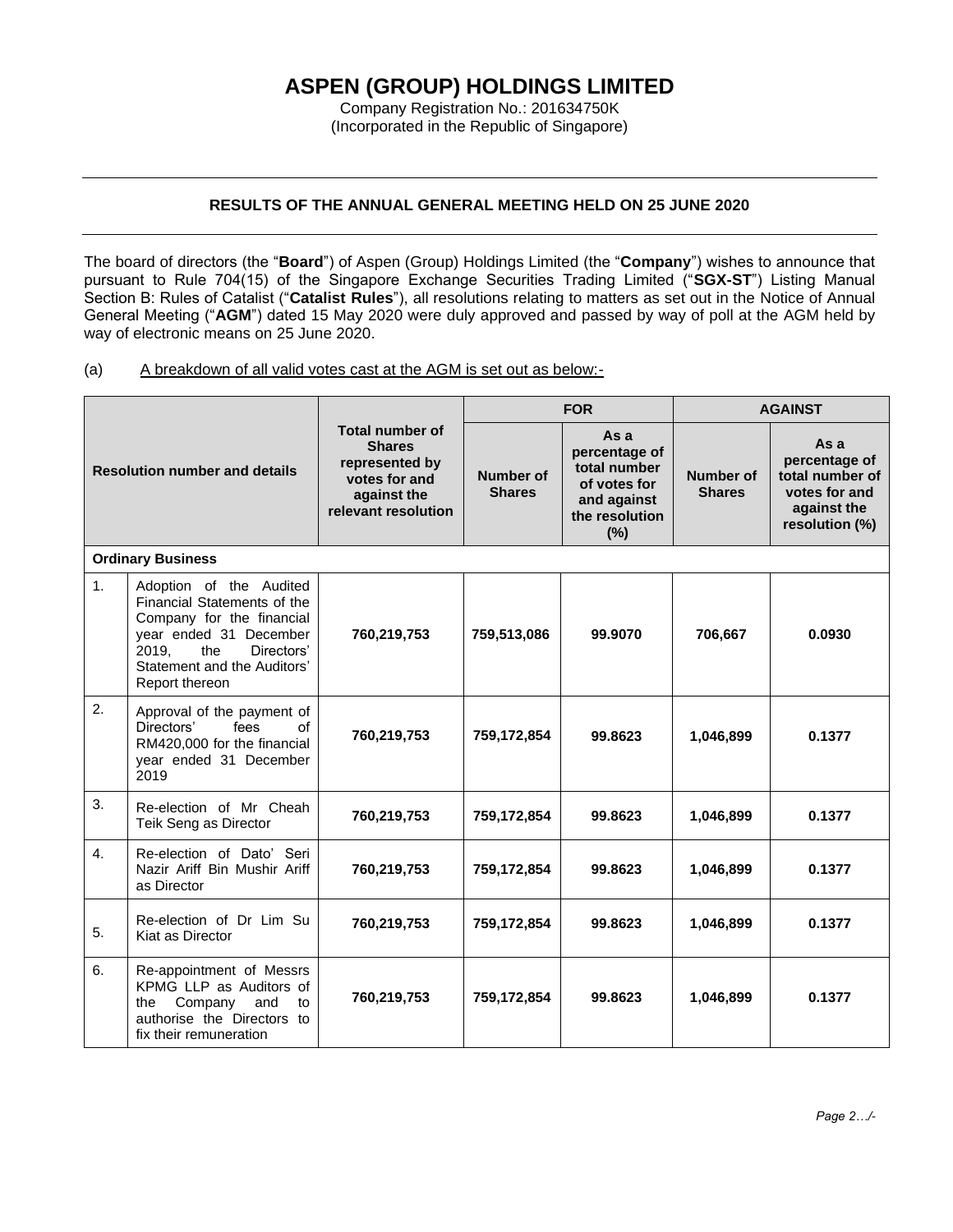| <b>Resolution number and details</b> |                                                                                                                                                              | <b>Total number of</b><br><b>Shares</b><br>represented by<br>votes for and<br>against the<br>relevant resolution | <b>FOR</b>                 |                                                                                                 | <b>AGAINST</b>             |                                                                                                 |  |  |
|--------------------------------------|--------------------------------------------------------------------------------------------------------------------------------------------------------------|------------------------------------------------------------------------------------------------------------------|----------------------------|-------------------------------------------------------------------------------------------------|----------------------------|-------------------------------------------------------------------------------------------------|--|--|
|                                      |                                                                                                                                                              |                                                                                                                  | Number of<br><b>Shares</b> | Asa<br>percentage of<br>total number<br>of votes for<br>and against<br>the resolution<br>$(\%)$ | Number of<br><b>Shares</b> | Asa<br>percentage of<br>total number<br>of votes for<br>and against<br>the resolution<br>$(\%)$ |  |  |
| <b>Special Business</b>              |                                                                                                                                                              |                                                                                                                  |                            |                                                                                                 |                            |                                                                                                 |  |  |
| 7.                                   | Authority to allot and issue<br>shares in the capital of the<br>and/or<br>Company<br>instruments pursuant to<br>161<br>Section<br>of<br>the<br>Companies Act | 760,219,753                                                                                                      | 759,172,854                | 99.8623                                                                                         | 1,046,899                  | 0.1377                                                                                          |  |  |
| 8.                                   | Authority to offer and grant<br>options and allot and issue<br>shares under the AV<br>Employee Share Option<br>Scheme                                        | 760,219,753                                                                                                      | 759,172,854                | 99.8623                                                                                         | 1,046,899                  | 0.1377                                                                                          |  |  |
| 9.                                   | Authority to allot and issue<br>shares under the AV<br>Performance Share Plan                                                                                | 760,219,753                                                                                                      | 759,172,854                | 99.8623                                                                                         | 1,046,899                  | 0.1377                                                                                          |  |  |
| 10.                                  | Renewal of the Company's<br>Share Buy Back Mandate                                                                                                           | 760,219,753                                                                                                      | 759,513,086                | 99.9070                                                                                         | 706,667                    | 0.0930                                                                                          |  |  |

Notes:

- (1) No parties were required to abstain from voting on any of the resolutions of the AGM.
- (2) Entrust Advisory Pte. Ltd. was appointed as the Company's independent scrutineer for the AGM.
- (3) Mr Cheah Teik Seng (Chairman and Independent Non-Executive Director) who was re-elected as a Director of the Company, continues to serve as the Chairman of the Audit Committee and Remuneration Committee as well as a member of the Nominating Committee. He is considered independent for the purposes of Rule 704(7) of the Catalist Rules.
- (4) Dato' Seri Nazir Ariff Bin Mushir Ariff who was re-elected as a Director of the Company, continues to serve as the Executive Deputy Chairman of the Company.
- (5) Dr Lim Su Kiat (Non-Independent Non-Executive Director) who was re-elected as a Director of the Company, continues to serve as a member of the Audit Committee and Remuneration Committee. He is considered non-independent for the purposes of Rule 704(7) of the Catalist Rules.

## **BY ORDER OF THE BOARD**

Aspen (Group) Holdings Limited

Dato' Murly Manokharan President and Group Chief Executive Officer 25 June 2020